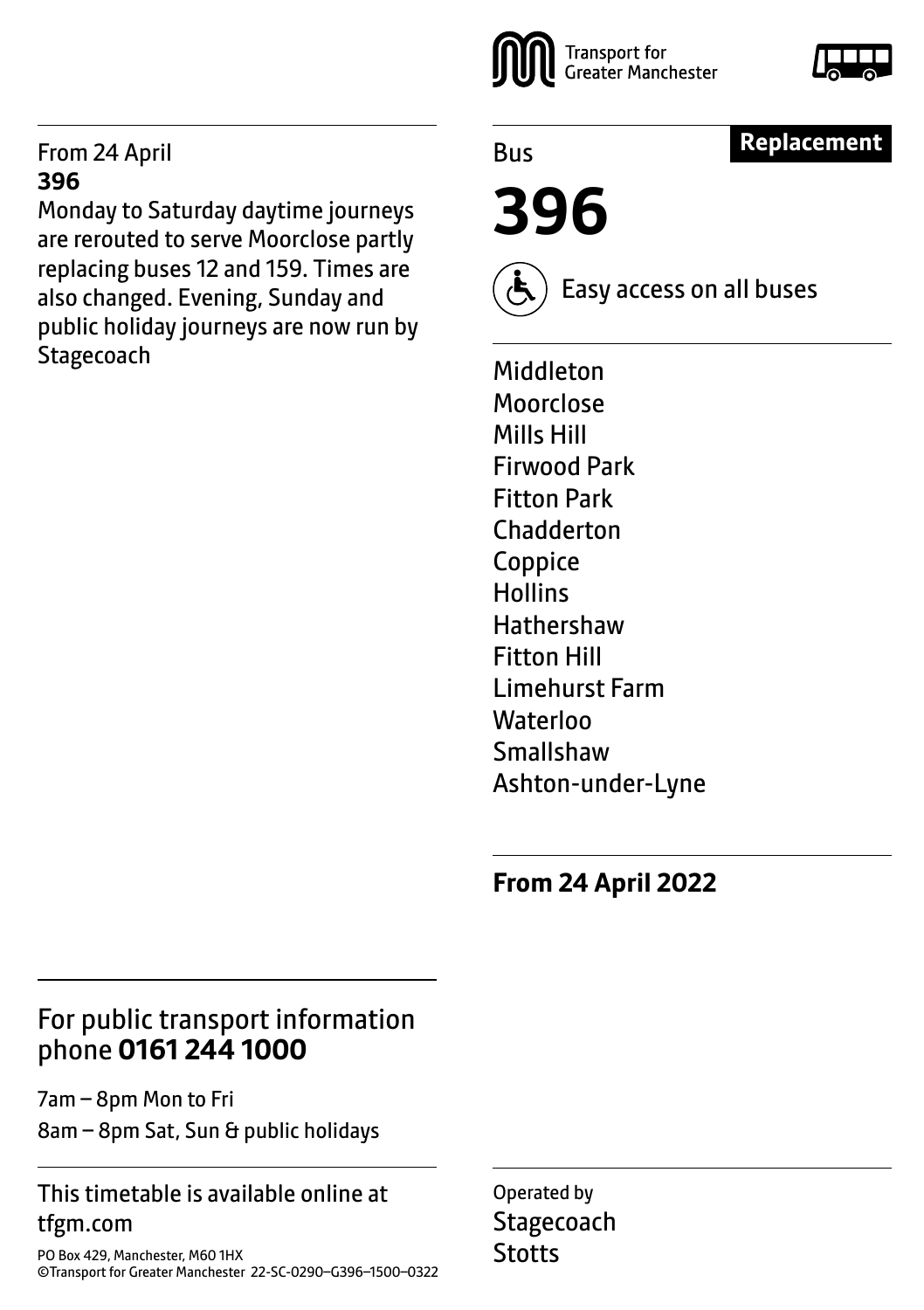# Additional information

## Alternative format

To ask for leaflets to be sent to you, or to request large print, Braille or recorded information phone 0161 244 1000 or visit tfgm.com

### Easy access on buses

 Journeys run with low floor buses have no steps at the entrance, making getting on and off easier. Where shown, low floor buses have a ramp for access and a dedicated space for wheelchairs and pushchairs inside the bus. The bus operator will always try to provide easy access services where these services are scheduled to run.

## Using this timetable

Timetables show the direction of travel, bus numbers and the days of the week. Main stops on the route are listed on the left. Where no time is shown against a particular stop, the bus does not stop there on that journey. Check any letters which are shown in the timetable against the key at the bottom of the page.

## Where to find information about service changes

tfgm.com Bus station posters Leaflets from outlets.

## Tickets and information

Bus companies offer a range of tickets for use on their own buses. For travel on any service in the County, use System One tickets, including DaySaver. Travelshops provide tickets, information and journey planning advice on buses, trains and trams for work and pleasure.

## Using the 24 hour clock

Times are shown in four figures. The first two are the hour and the last two are the minutes.

0753 is 53 minutes past 7am 1953 is 53 minutes past 7pm



## Operator details

#### **Stagecoach**

Head Office Hyde Road Ardwick **Manchester** M12 6JS Telephone 0161 273 3377

#### **Stotts**

142-144 Lees Road Oldham OL4 1HT Telephone 0161 624 4200

### **Travelshops**

#### **Ashton-under-Lyne Interchange**

Mon to Fri 7am to 5.30pm Saturday 8am to 5.30pm Sunday\* Closed

#### **Middleton Bus Station**

Mon to Sat 8.30am to 1.15pm and 2pm to 4pm Sunday\* Closed

#### **Oldham Bus Station**

Mon to Fri 7am to 5.30pm Saturday 8am to 5.30pm Sunday\* Closed \*Including public holidays

Printed on coated recycled paper made using 50% recycled fibre from post consumer sources and 50% virgin fibre from sustainable forests.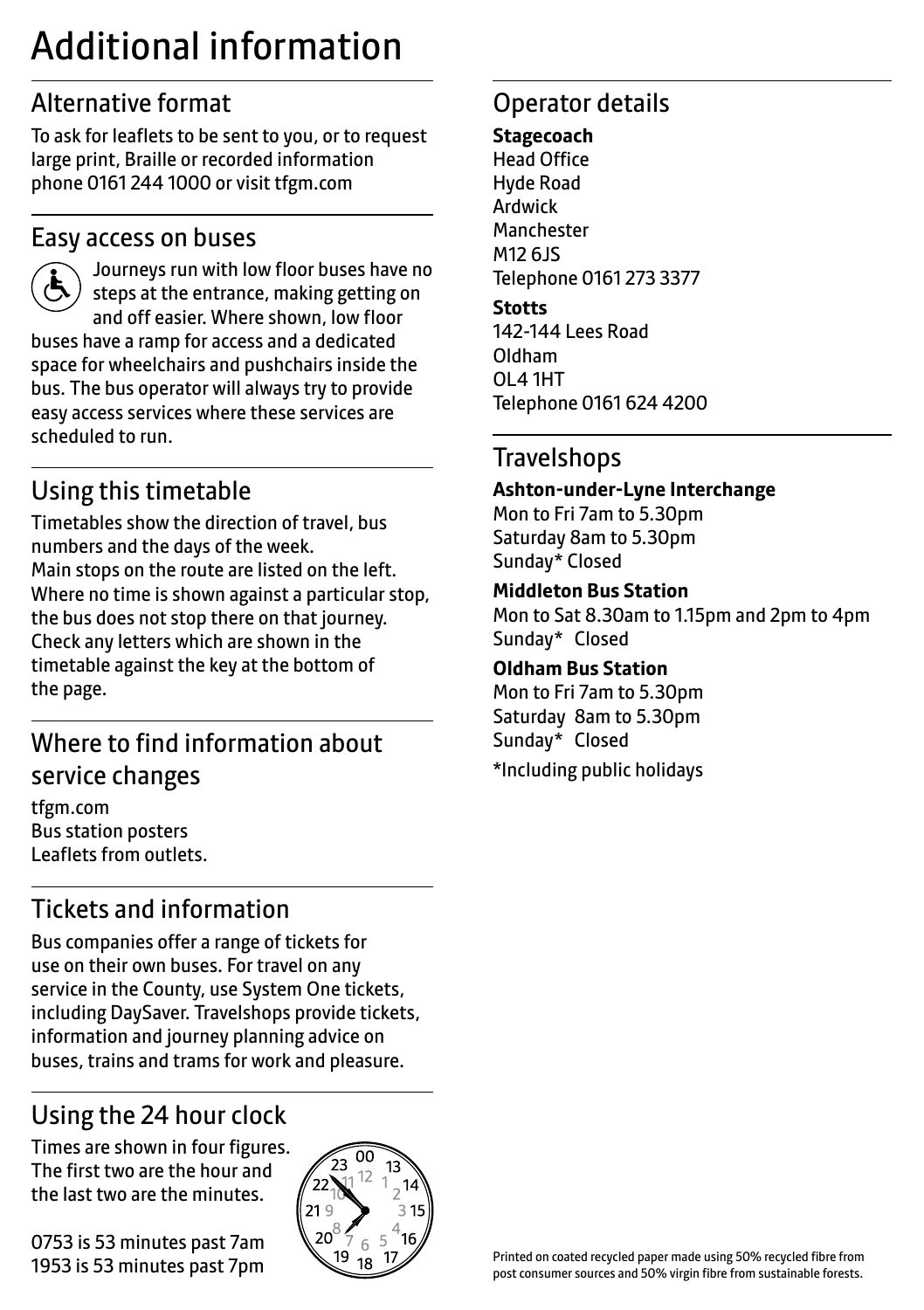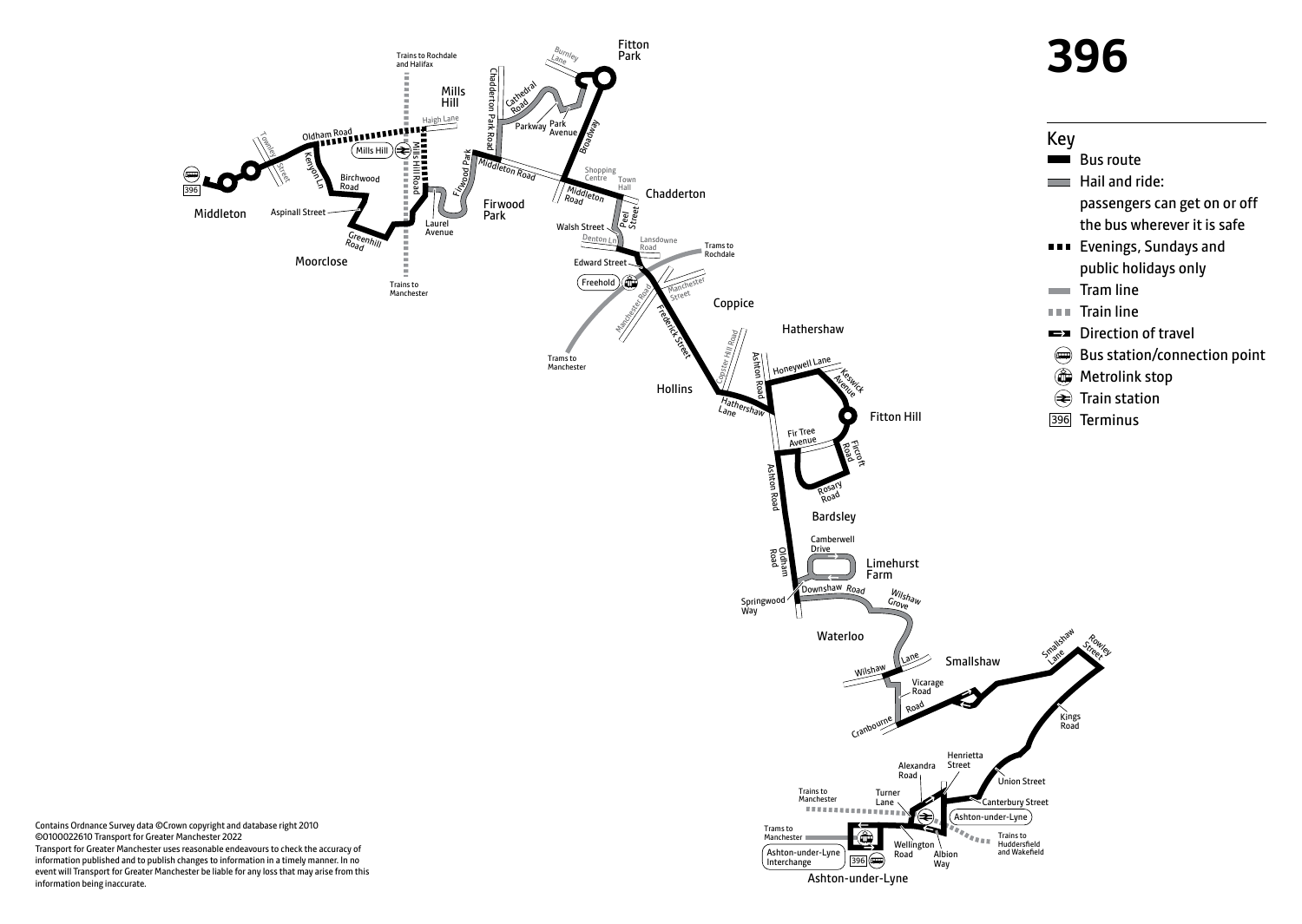#### Mondays to Fridays

|                                       |            |       |           |           |      |           | а    |  |
|---------------------------------------|------------|-------|-----------|-----------|------|-----------|------|--|
| Middleton, Bus Station                | 0647       |       | 1547      | 1654      | 1754 | 1930      | 2130 |  |
| Mills Hill, Train Station             |            |       |           |           |      | 1935 2135 |      |  |
| <b>Firwood Park</b>                   | 0658       |       | 1558      | 1705      | 1805 | 1937      | 2137 |  |
| Parkway/Park Avenue                   | 0706 and   |       | 1606 1713 |           | 1813 | 1944 2144 |      |  |
| Chadderton, Shopping Centre           | 0712       | every | 1612      | 1720      | 1819 | 1950      | 2150 |  |
| Copster Park                          | 0718       | hour  | 1618      | 1727      | 1825 | 1956 2156 |      |  |
| <b>Fitton Hill, Community Centre</b>  | 0722 until |       | 1622      | 1732      | 1829 | 1959      | 2159 |  |
| Limehurst Farm, Camberwell Drive 0733 |            |       | 1633      | 1743      | 1840 | 2008 2208 |      |  |
| Waterloo, Vicarage Road               | 0739       |       |           | 1639 1749 | 1846 | 2013      | 2213 |  |
| Ashton, Interchange                   | 0749       |       | 1649 1759 |           | 1856 | 2023 2223 |      |  |

Saturdays **Saturdays** Sundays and public holidays (except Christmas and New Year period)

|                                            |      |           |       |      | d    | a         | a    | а    | a    |      | a    | a    | a         |
|--------------------------------------------|------|-----------|-------|------|------|-----------|------|------|------|------|------|------|-----------|
| Middleton, Bus Station                     |      | 0847      |       | 1747 | 1930 | 2130      |      | 1130 | 1330 | 1530 | 1730 | 1930 | 2130      |
| Mills Hill, Train Station                  |      |           |       |      | 1935 | 2135      |      | 1135 | 1335 | 1535 | 1735 | 1935 | 2135      |
| <b>Firwood Park</b>                        |      | 0858      |       | 1758 | 1937 | 2137      |      | 1137 | 1337 | 1537 | 1737 | 1937 | 2137      |
| Parkway/Park Avenue                        |      | 0906      | and   | 1806 | 1944 | 2144      |      | 1144 | 1344 | 1544 | 1744 |      | 1944 2144 |
| Chadderton, Shopping Centre                |      | 0912      | every | 1812 | 1950 | 2150      |      | 1150 | 1350 | 1550 | 1750 | 1950 | 2150      |
| Copster Park                               | 0818 | 0918      | hour  | 1818 | 1956 | 2156      |      | 1156 | 1356 | 1556 | 1756 | 1956 | 2156      |
| <b>Fitton Hill, Community Centre</b>       |      | 0822 0922 | until | 1822 | 1959 | 2159      |      | 1159 | 1359 | 1559 | 1759 | 1959 | 2159      |
| Limehurst Farm, Camberwell Drive 0833 0933 |      |           |       | 1833 |      | 2008 2208 | 1008 | 1208 | 1408 | 1608 | 1808 |      | 2008 2208 |
| Waterloo, Vicarage Road                    |      | 0839 0939 |       | 1839 | 2013 | 2213      | 1013 | 1213 | 1413 | 1613 | 1813 | 2013 | 2213      |
| Ashton, Interchange                        |      | 0849 0949 |       | 1849 | 2023 | 2223      | 1023 | 1223 | 1423 | 1623 | 1823 | 2023 | -2223     |

For details of buses during the Christmas and New Year period, please phone 0161 244 1000

Bus 396 is provided with the financial support of Transport for Greater Manchester

a – Run by Stagecoach. Does not serve Moorclose. All other journeys are run by Stotts

W– All bus 396 journeys are run using easy access buses. See inside front cover of this leaflet for details